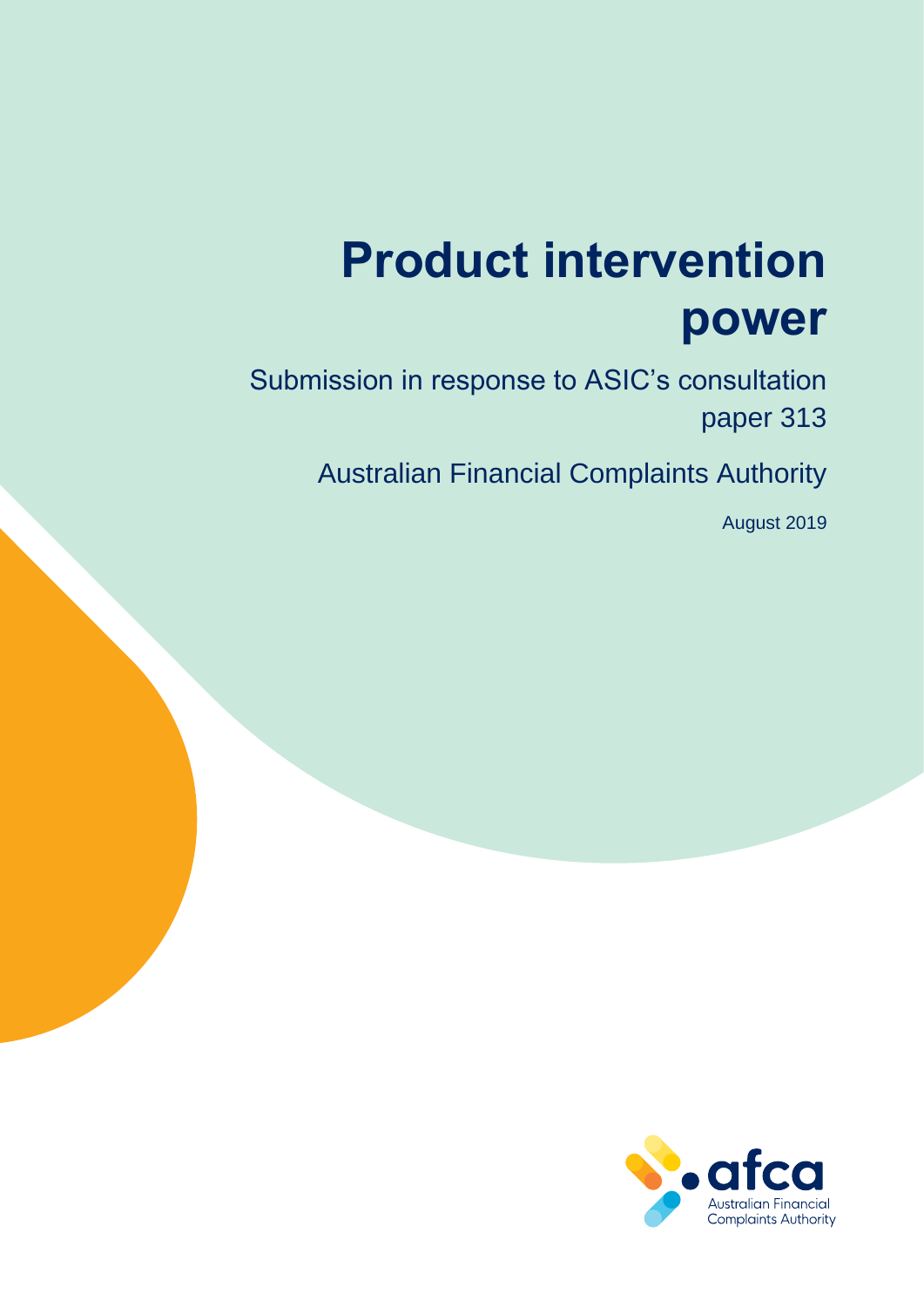## **Contents**

| $\mathbf 1$  |                                                                                  |  |
|--------------|----------------------------------------------------------------------------------|--|
|              | Product intervention power enables ASIC to take proactive steps to minimise      |  |
| $\mathbf{2}$ |                                                                                  |  |
|              | Fairness is a critical element in considering if a financial product has or will |  |
|              |                                                                                  |  |
| 3            |                                                                                  |  |
|              | Considerations for the measurement of loss suffered by a consumer to inform an   |  |
| 4            |                                                                                  |  |
|              | AFCA sees an increased role in supporting ASIC's informed use of the product     |  |

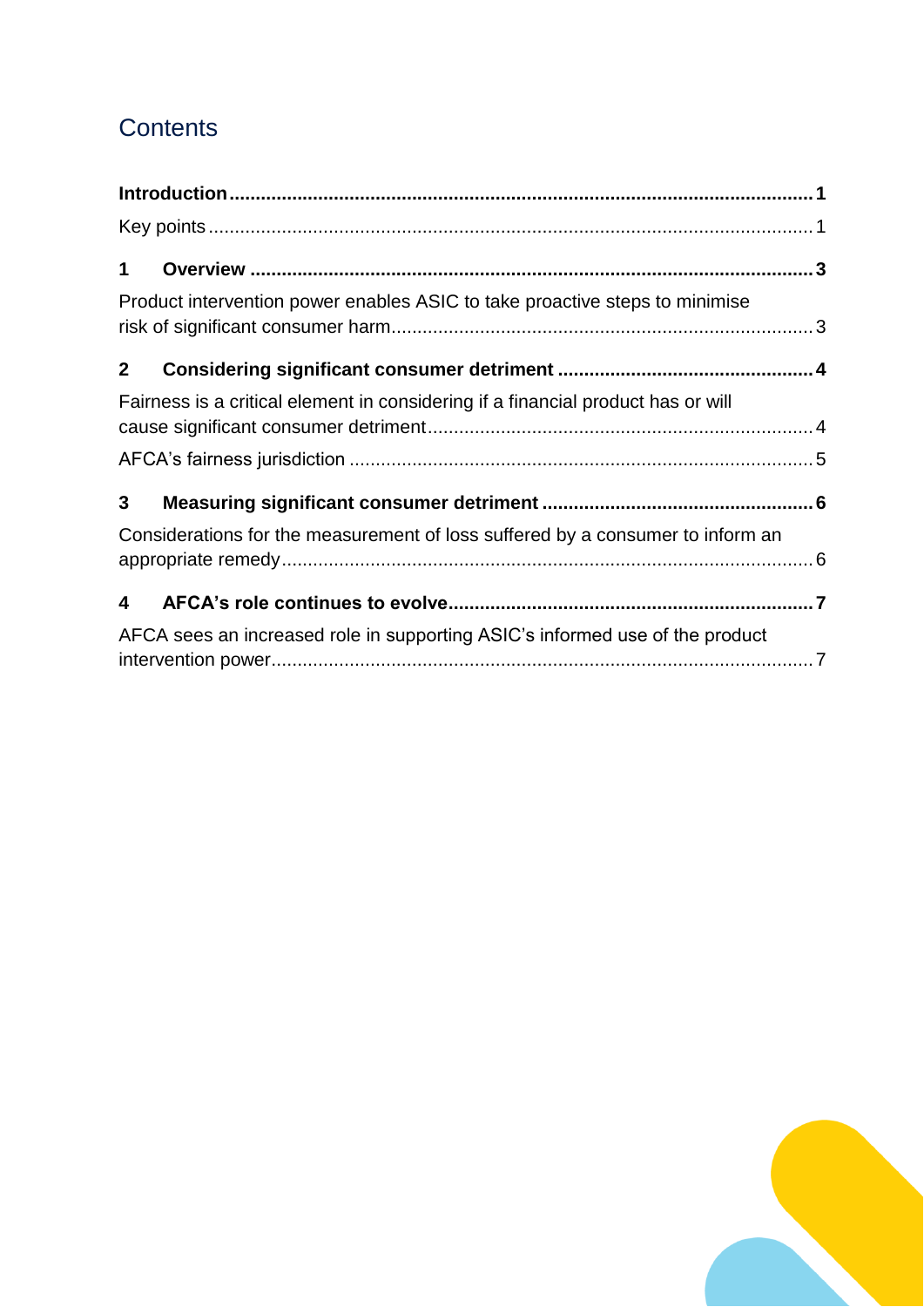## <span id="page-2-0"></span>Introduction

The Australian Financial Complaints Authority (AFCA) is the independent external dispute resolution (EDR) scheme for the financial sector. AFCA's purpose is to provide fair, independent and effective solutions for financial disputes. It does this not only by providing fair dispute resolution services, but also by working with financial firms to improve their processes and improve industry standards of service, thereby minimising complaints.

In addition to providing solutions for financial complaints, AFCA has responsibilities<sup>1</sup> to identify, resolve and report on systemic issues and to notify the Australian Securities and Investments Commission (ASIC), and other regulators, of serious contraventions of the law. More broadly, AFCA plays a key role in restoring trust in the financial services sector.

AFCA welcomes the opportunity to provide a submission<sup>2</sup> in response to the consultation by ASIC on its proposed guidance around when and how it may exercise its product intervention power.

This submission is informed by the experience of AFCA and its predecessor schemes. It focuses on issues that go to the effectiveness of EDR as a mechanism of redress for consumers, both individual and small business.

#### <span id="page-2-1"></span>**Key points**

In response to the consultation paper<sup>3</sup>, the key points of our submission are:

- AFCA strongly welcomes the addition of the product intervention power to ASIC's regulatory toolkit. We believe that this will enhance ASIC's ability to make proactive interventions in response to:
	- $>$  financial and credit products that deliver poor consumer<sup>4</sup> outcomes, irrespective of whether the financial firm has complied with legislative or regulatory requirements
	- > gaps or unintended consequences in the current regulatory architecture.
- As an outcome focused regulatory tool, the product intervention power allows ASIC to apply a fairness lens over the conduct of financial firms in their assessment of whether a product has, will, or is likely to result in significant consumer detriment.

 $\overline{a}$ <sup>1</sup> Refer to Part C, Reporting Requirements, o[f ASIC Regulatory Guide 267:](https://download.asic.gov.au/media/4773579/rg267-published-20-june-2018.pdf) *Oversight of the Australian Financial Complaints Authority*.

<sup>&</sup>lt;sup>2</sup> This submission has been prepared by the staff of AFCA and does not necessarily represent the views of individual directors of AFCA.

<sup>3</sup> [ASIC Consultation Paper 313,](https://download.asic.gov.au/media/5165186/cp313-published-26-june-2019.pdf) *Product intervention power*

<sup>4</sup> In this submission, consumer means both a retail client for a financial product as defined by the *Corporations Act 2001* and a consumer for a credit product as defined by the *National Consumer Credit Protect Act 2009*, unless otherwise specified.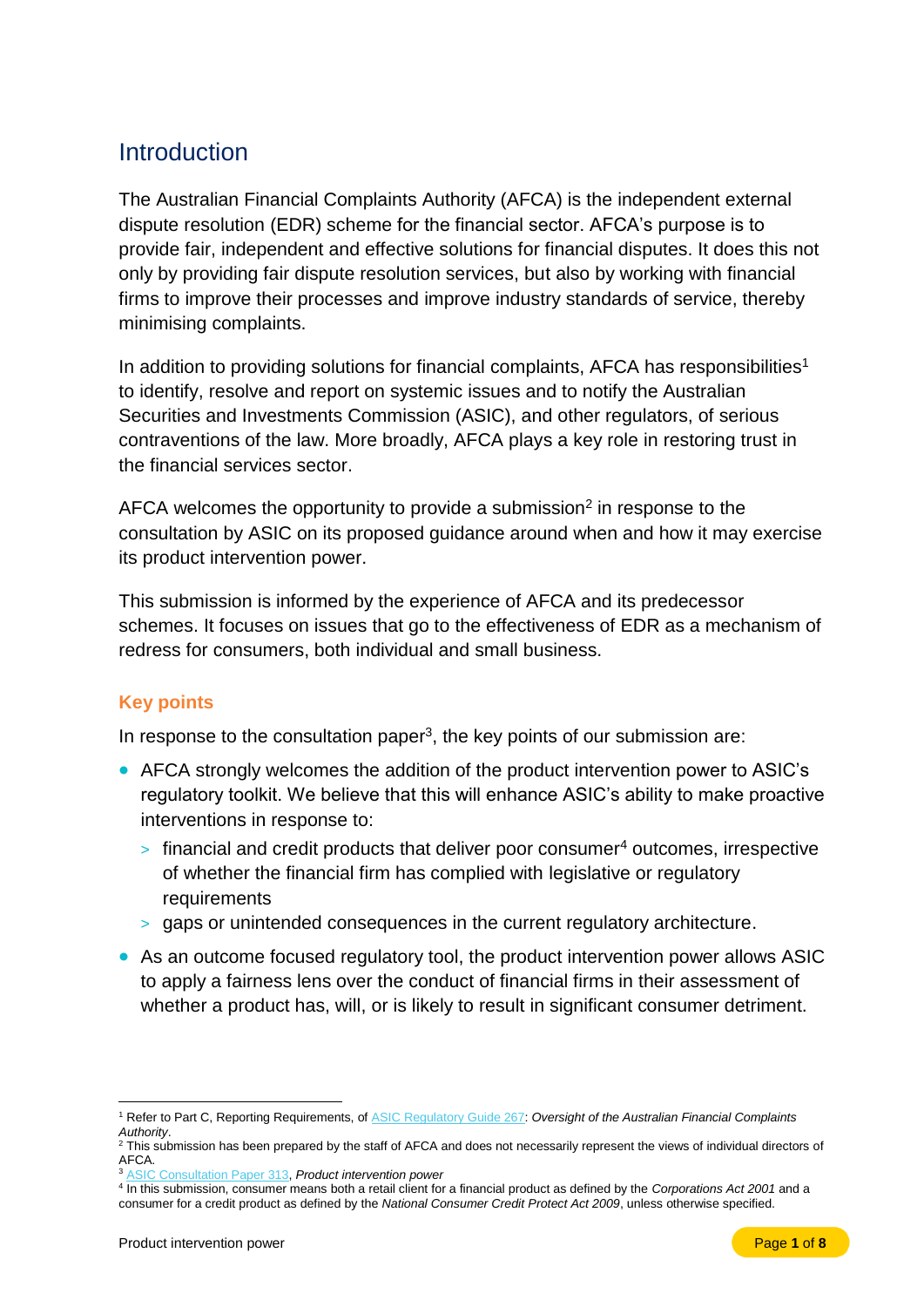• We consider that AFCA will have an increased and evolving role in working with ASIC regarding the identification and reporting of conduct that may warrant regulatory intervention through the exercise of the product intervention power.

Our submission will focus on part B of the consultation paper, *Proposed guidance on when and how ASIC may exercise the product intervention power*, in particular, factors that ASIC may consider when assessing if a product has, will or is likely to cause significant consumer detriment and determining an appropriate response.

Our submission is informed by our complaints handling experience and dispute resolution process, which is underpinned by fairness; an established principle for industry-based customer dispute resolution schemes.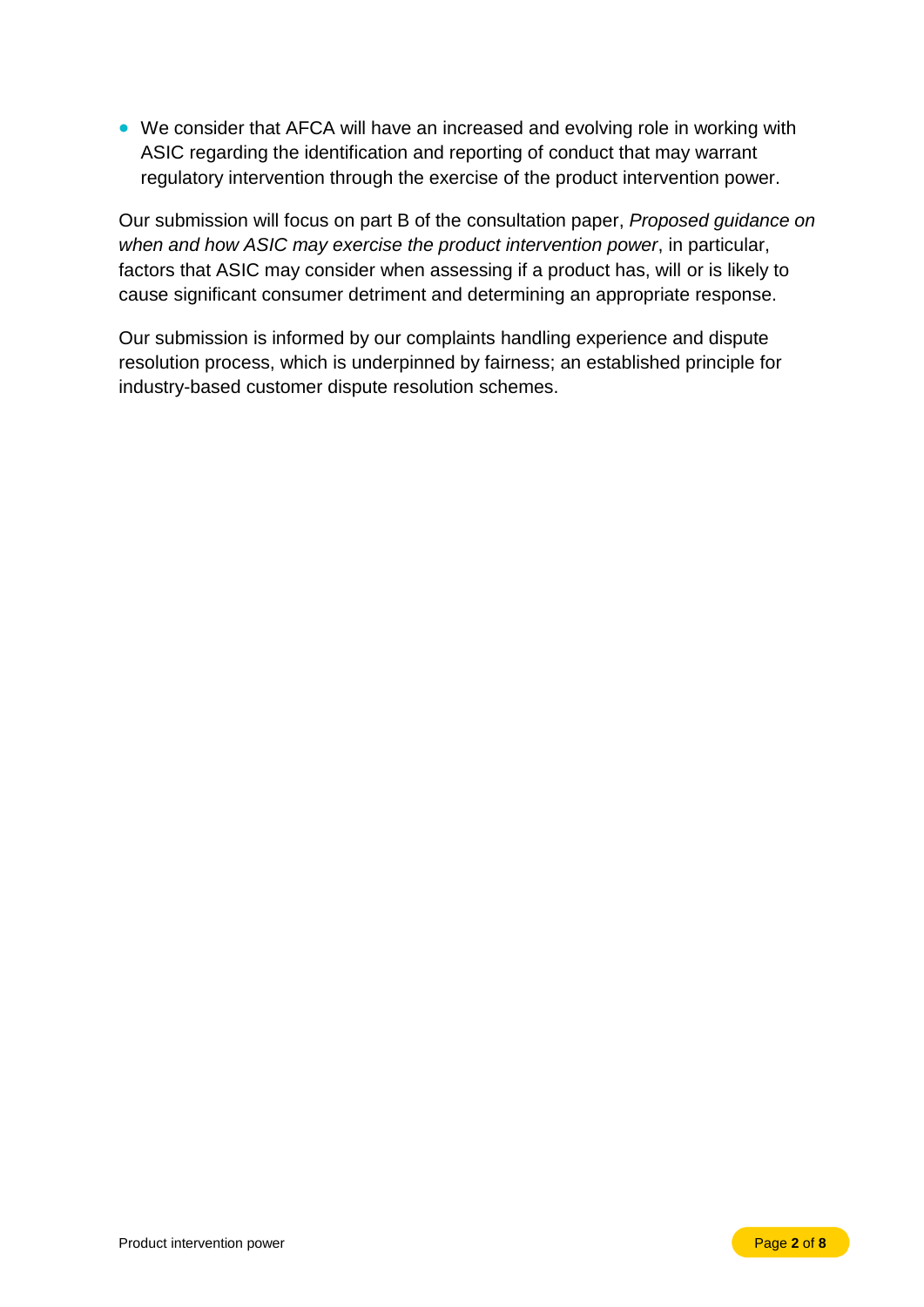### <span id="page-4-0"></span>1 Overview

#### <span id="page-4-1"></span>**Product intervention power enables ASIC to take proactive steps to minimise risk of significant consumer harm**

The product intervention power is a regulatory tool which provides ASIC with the ability to intervene when a financial product<sup>5</sup> has, will, or is likely to result in significant consumer detriment<sup>6</sup>.

Intervention is proactive and prospective, by way of a product intervention order issued by ASIC, which can apply to a specific person or persons in relation to a product, or it can be market wide. Intervention orders can require or prohibit certain conduct in relation to a financial product or products, for example, stopping its or their sale.

The significance of the product intervention power as a regulatory tool is that the exercise of the power, or the intervention by ASIC, is based on consumer outcomes. These outcomes are considered in the context of financial products that have, will or may result in significant harm to consumers.

This means that irrespective of whether a financial firm<sup>7</sup> has complied with its legal obligations, ASIC can still exercise its product intervention power if it is considered that the product itself is harmful to consumers.

AFCA considers the product intervention power to be a welcome enhancement to ASIC's regulatory toolkit. It enables ASIC to act quickly in response to financial products that have been identified as actually or potentially causing harm to consumers.

It also enables ASIC to take action where a legislative or regulatory gap may exist within financial services, or where there may be unintended legislative or regulatory consequences which may be detrimental to consumers.

A major benefit is that ASIC can now take proactive steps to minimise the risk of harm to consumers without the need for legislative or regulatory change or having to use the court system. These mechanisms, while necessary and essential for particular regulatory action, are very time consuming and resource intensive. A lengthy process to take action in response to identified harmful financial products is not in the best interests of consumers who are acquiring, or may acquire, those financial products.

 5 In this submission, financial product means a financial product as defined by the *Corporations Act 2001* and the *Australian Securities and Investments Commission Act 2001*, and a credit product as defined by the *National Consumer Credit Protection Act 2009.*

<sup>6</sup> Section 1023E of the *Corporations Act 2001* outlines specific criteria which must be considered, including the nature and extend of the detriment, the actual or potential financial loss resulting from the product, the impact the detriment has, will or likely to have and other matters prescribed by regulations.

<sup>&</sup>lt;sup>7</sup> In this submission, financial firm means any firm who provides a financial product.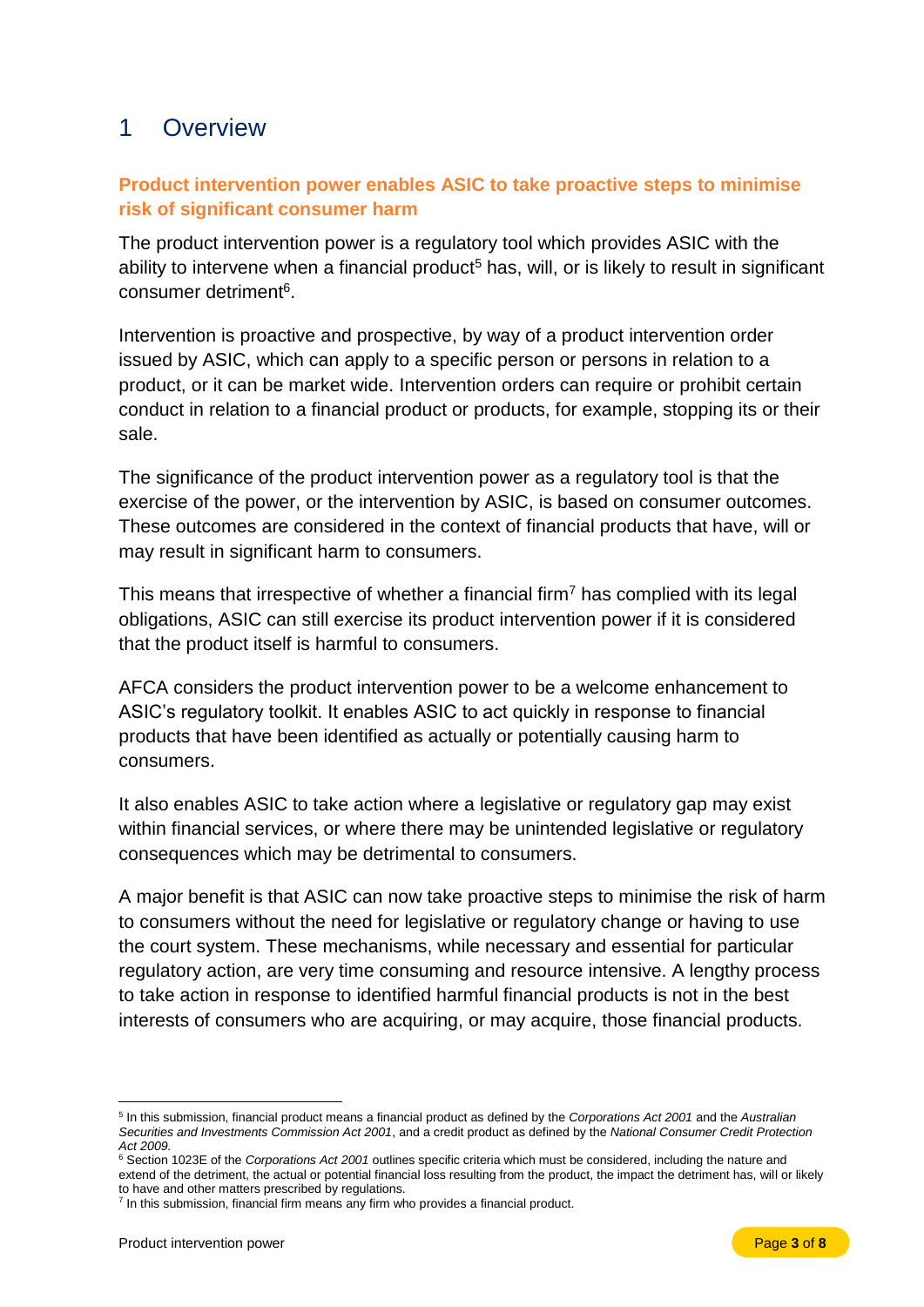## <span id="page-5-0"></span>2 Considering significant consumer detriment

#### <span id="page-5-1"></span>**Fairness is a critical element in considering if a financial product has or will cause significant consumer detriment**

In order for ASIC to be able to intervene and use the product intervention power, it must be satisfied that the financial product either has, will, or is likely to cause significant consumer detriment.

There are certain factors that ASIC must consider, which include the nature and extent of the detriment, the actual or potential financial loss and the impact of the detriment.<sup>8</sup>

AFCA believes that the principle of fairness is linked to the legislative considerations that ASIC is required to give in assessing the nature and extent of the detriment and its impact. We think ASIC's regulatory guidance should incorporate fairness as an explicit consideration as to whether a financial product has, will, or is likely to cause significant consumer detriment.

The community has a right to expect to be treated fairly by financial firms that offer financial products. The Royal Commission into Misconduct in the Banking, Superannuation and Financial Services Industry demonstrated that even if the conduct of a financial firm is lawful, and they are offering regulated and permitted financial products, it can still fall well below community standards and expectations.

In order to determine the extent of any harm or detriment that a consumer has or may have suffered as a result of a financial product, it is essential to take into account and understand all of the circumstances of the relationship between a consumer and a financial firm, and the financial deal between them.

This consideration transcends throughout the lifecycle of the relationship that a consumer has with a financial firm and the financial product. This includes during the sale and contracting period, the delivery and use of the product and any remediation when things go wrong.

In applying the principle of fairness to an investigation to determine if an outcome was fair in the circumstances, we think that there are some key considerations which need to be made. These include:

- Did the parties obey the law?
- Did the parties make promises or representations they did not meet?
- Did the parties act honestly, reasonably and in good faith with their dealings with each other?

 $\overline{a}$ <sup>8</sup> Section 1023E, *Corporations Act 2001*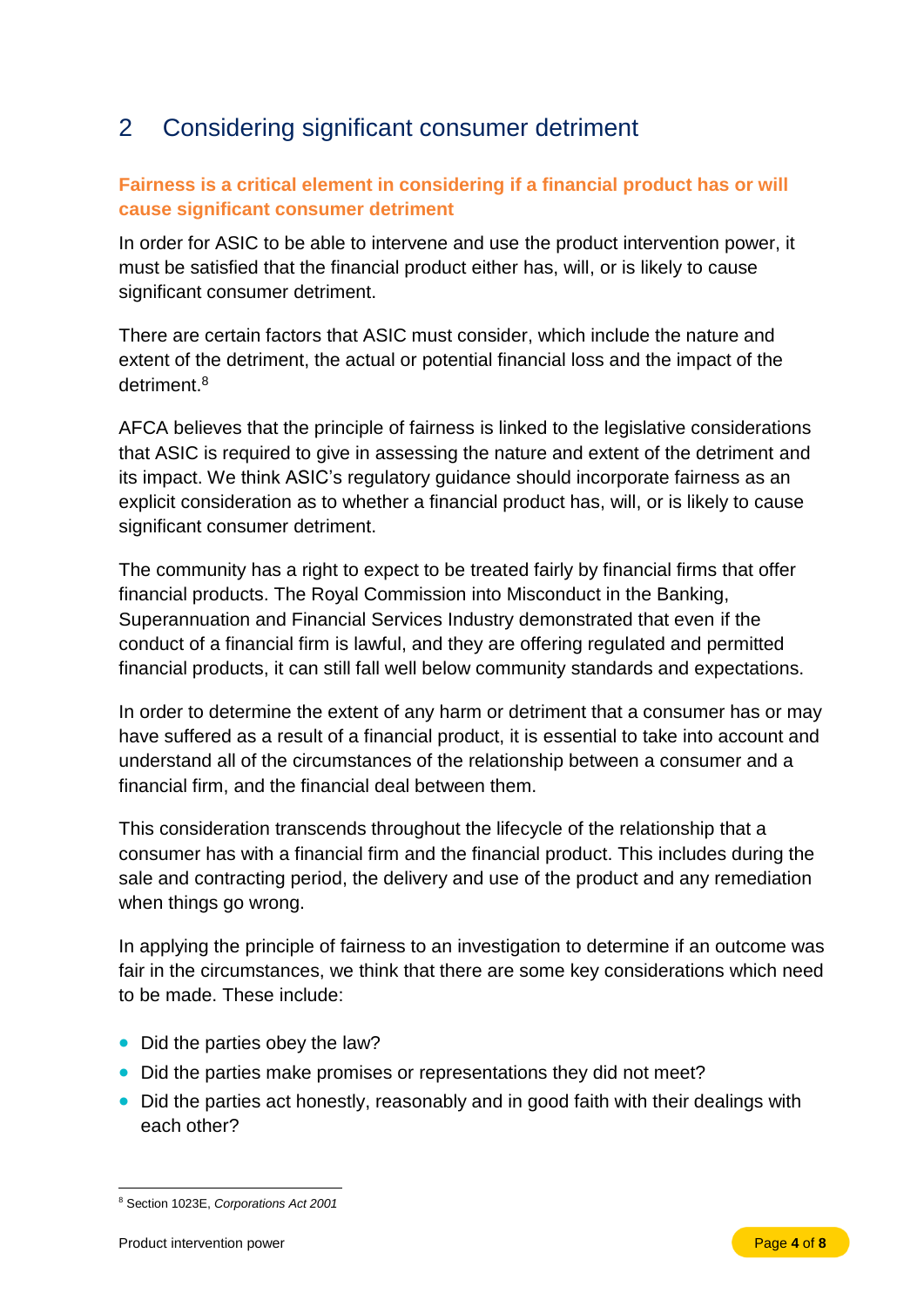- Did one party take unfair advantage of another? Were specific circumstances or vulnerabilities considered?
- Did the financial firm provide the product or service ethically, with reasonable care and skill and in accordance with industry and professional practice?
- Did the financial firm meet the consumer's reasonable expectations about the product or service?
- Did the product or service perform as expected and provide a fair value or benefit?
- When acting for a consumer, did the financial firm act in the interests of the consumer or group of consumers as a whole?
- How did the parties treat each other during their relationship or after concerns were raised?
- What was the impact on the consumer and their experience of the service?

#### <span id="page-6-0"></span>**AFCA's fairness jurisdiction**

Fairness is one of the underlying principles for an industry-based customer dispute resolution scheme<sup>9</sup> and requires both procedures and decision-making to be fair and to be seen to be fair.

When we investigate complaints, we are required to do so in a way that is impartial and fair.<sup>10</sup> When we make a decision in regard to a complaint, under our Rules we must do what we consider is fair in all the circumstances.

This includes having regard to:

- legal principles
- applicable industry codes or quidance
- good industry practice
- $\bullet$  previous relevant decisions<sup>11</sup>

but also, the broader circumstances of the complaint, including the relationship between the complainant and the financial firm. It is this additional consideration that enables us to go beyond what was required of the financial firm by way of regulation and consider what was fair in the particular circumstances of the complaint.

We consider a good test of fairness in all the circumstances to be whether the parties would still enter into the financial deal if they fully understood its implications. AFCA is currently undertaking work developing a framework which outlines how AFCA makes decisions that are fair under our Rules. We look forward to consulting with financial firms, consumers and other stakeholders in relation to this work.

 $\overline{a}$ <sup>9</sup> The Benchmarks and their underlying principles, *[Benchmarks for Industry-based Customer Dispute Resolution](https://treasury.gov.au/sites/default/files/2019-03/benchmarks_ind_cust_dispute_reso.pdf)*, pg. 7

<sup>&</sup>lt;sup>10</sup> A.2.1 c), <u>AFCA Rules,</u> pg. 2

<sup>&</sup>lt;sup>11</sup> A.14.2, <u>AFCA Rules,</u> pg. 11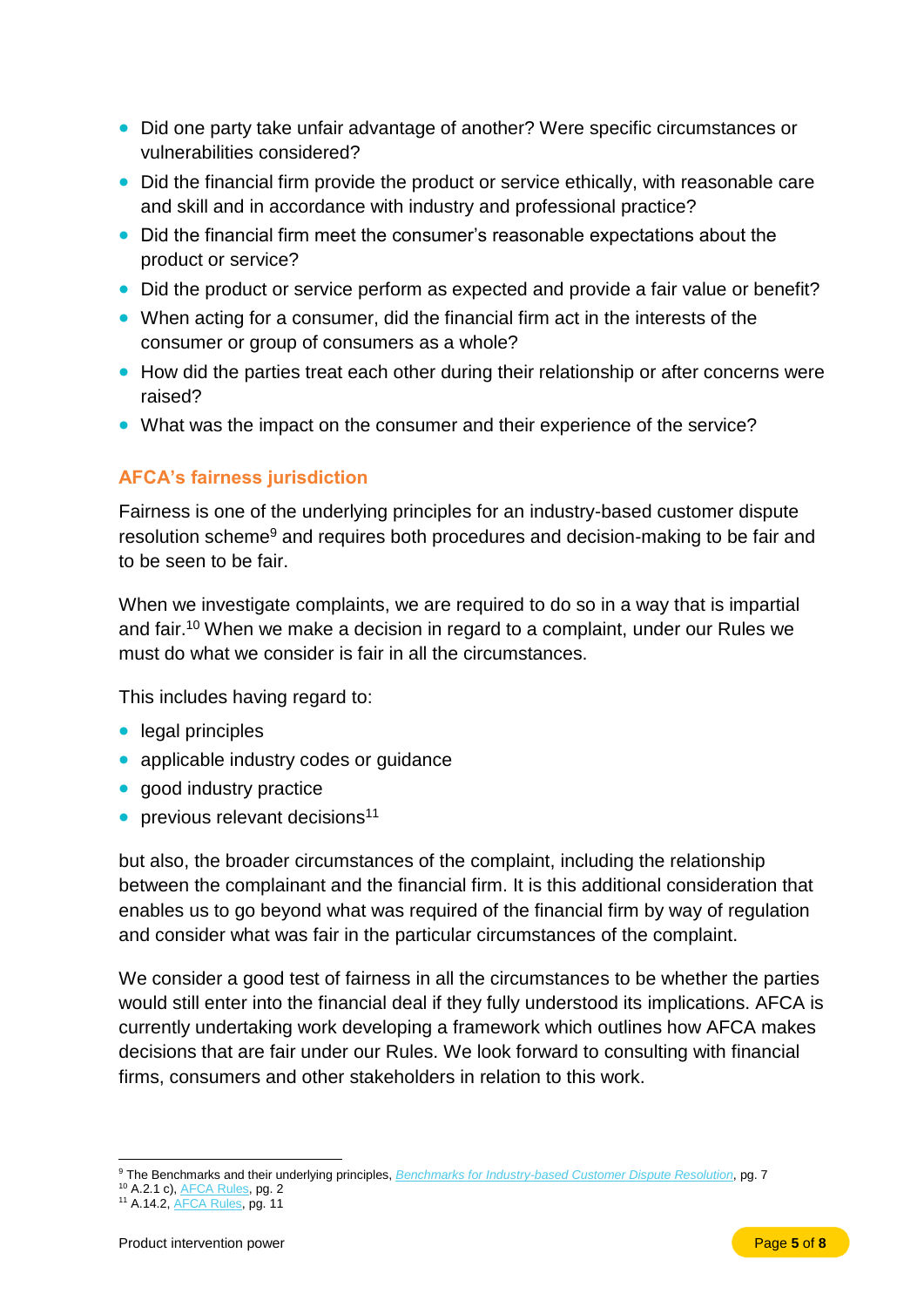## <span id="page-7-0"></span>3 Measuring significant consumer detriment

#### <span id="page-7-1"></span>**Considerations for the measurement of loss suffered by a consumer to inform an appropriate remedy**

In order for ASIC to intervene using the product intervention power, it must be satisfied that a financial product has caused or is likely to cause significant consumer detriment.

The interpretation of what is 'significant' in the context of consumer detriment is, and will always be, subjective. An underlying consideration that AFCA believes should be applied in determining the extent of loss, detriment or harm is the position that the consumer would be in but for the conduct of the financial firm. For example, the sale of a harmful financial product. Loss is therefore measured by comparing their position after suffering the loss, detriment or harm with their position or likely position had that conduct not occurred.

When we consider a complaint, we will generally only provide a remedy if we decide that a consumer incurred loss or harm that was caused by a financial firm. If we do decide there has been a loss suffered by a consumer the type and extent of any remedy we provide will always depend on the circumstances of the complaint and we will have regard to established legal principles and consider both financial and nonfinancial loss suffered by the consumer.

Financial loss can be considered in two parts:

- direct financial loss is financial loss caused directly by the conduct
- indirect financial loss is financial loss which is incidental to the conduct.

Financial loss might result from default charges or enforcement costs that could have been avoided if the credit provider complied with its obligations.

Non-financial loss relates to the practical or emotional effects relating to the conduct of a financial firm. Non-financial loss might include unnecessary stress caused by an error of the financial firm.

We will generally only award compensation for non-financial loss where there has been an unusual amount of physical inconvenience, time taken to resolve a situation, or interference with the complainant's expectation of enjoyment or peace of mind. When considering an award for non-financial loss, we consider the severity and impact of the financial firm's conduct on the particular consumer.

We look at all of the consumer's circumstances when assessing the impact of the financial firm's conduct. If, for example, there is a delay in the financial firm's response to a consumer's reasonable request for documents, it may have a greater impact if the complainant is also in financial difficulty. If a consumer is young,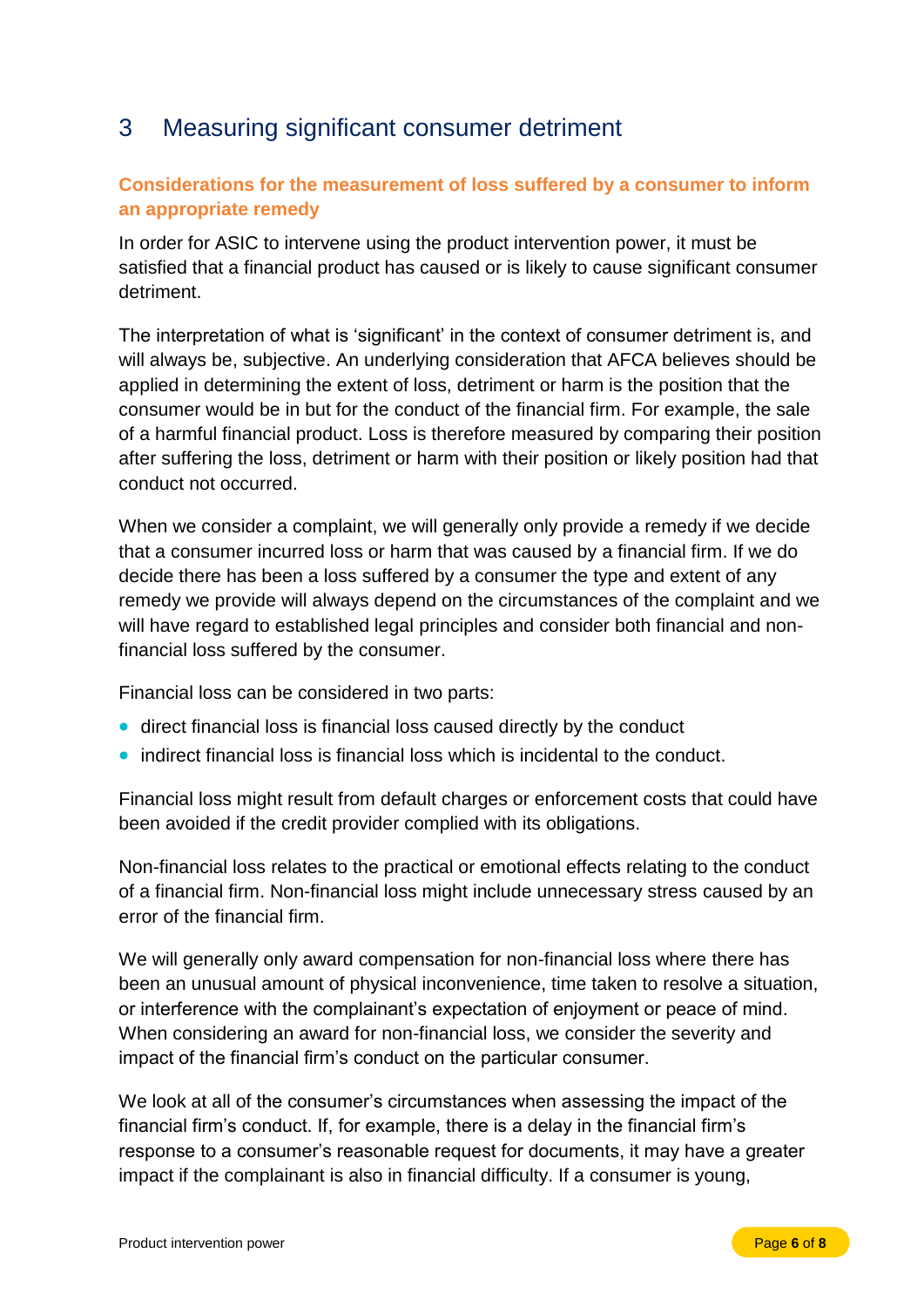inexperienced and vulnerable, a financial firm's inappropriate debt collection activity may have a more significant impact on their peace of mind than it would on an experienced business person.

A consumer may be under significant stress and experiencing significant inconvenience for reasons unrelated to the financial firm's conduct, for example, a marriage break-up. In these circumstances, we will weigh up the additional stress the conduct caused the complainant and if appropriate, award compensation for it. Inconvenience can lead to non-financial loss, but we would not award compensation for a level of inconvenience that is a normal part of doing business.

However, as we are neither a regulator of the financial services industry or a court, our Rules limit our ability to consider and award compensation for non-financial loss. We believe that ASIC, as the conduct regulator within the financial services industry, does have the authority and mandate to focus equally on financial and non-financial loss that consumers have or may suffer due to the products that financial firms provide.

## <span id="page-8-0"></span>4 AFCA's role continues to evolve

#### <span id="page-8-1"></span>**AFCA sees an increased role in supporting ASIC's informed use of the product intervention power**

AFCA commenced on 1 November 2018 as the single EDR scheme for the financial services industry.

Our role is to assist consumers, both individuals and small businesses, to resolve complaints they have with their financial firm. If the complaint is not resolved between the parties, we will decide an appropriate outcome. We can award compensation for losses suffered because of a financial firm's error.

Since our commencement, our role has evolved, and it continues to do so. Following the release of the final report of the Royal Commission, the Government announced that a compensation scheme of last resort will be established, and that this will be part of AFCA. We have recently expanded our jurisdiction to be able to consider complaints for conduct dating back to 1 January 2008<sup>12</sup>. We will also play an increased role in remediation.

We also see the possibility of an increased role for AFCA to play in the context of informing ASIC's use of the product intervention power. There is potential for AFCA to act as a facilitator in informing ASIC of problem areas within the financial services industry that may warrant intervention using the product intervention power. This could be achieved though intelligence gathering, informed by our complaints handling processes and experience, and our systemic issues and serious contravention

 $\overline{a}$  $12$  Our extended jurisdiction to be able to consider complaints for conduct dating back to 1 January 2008 is limited.